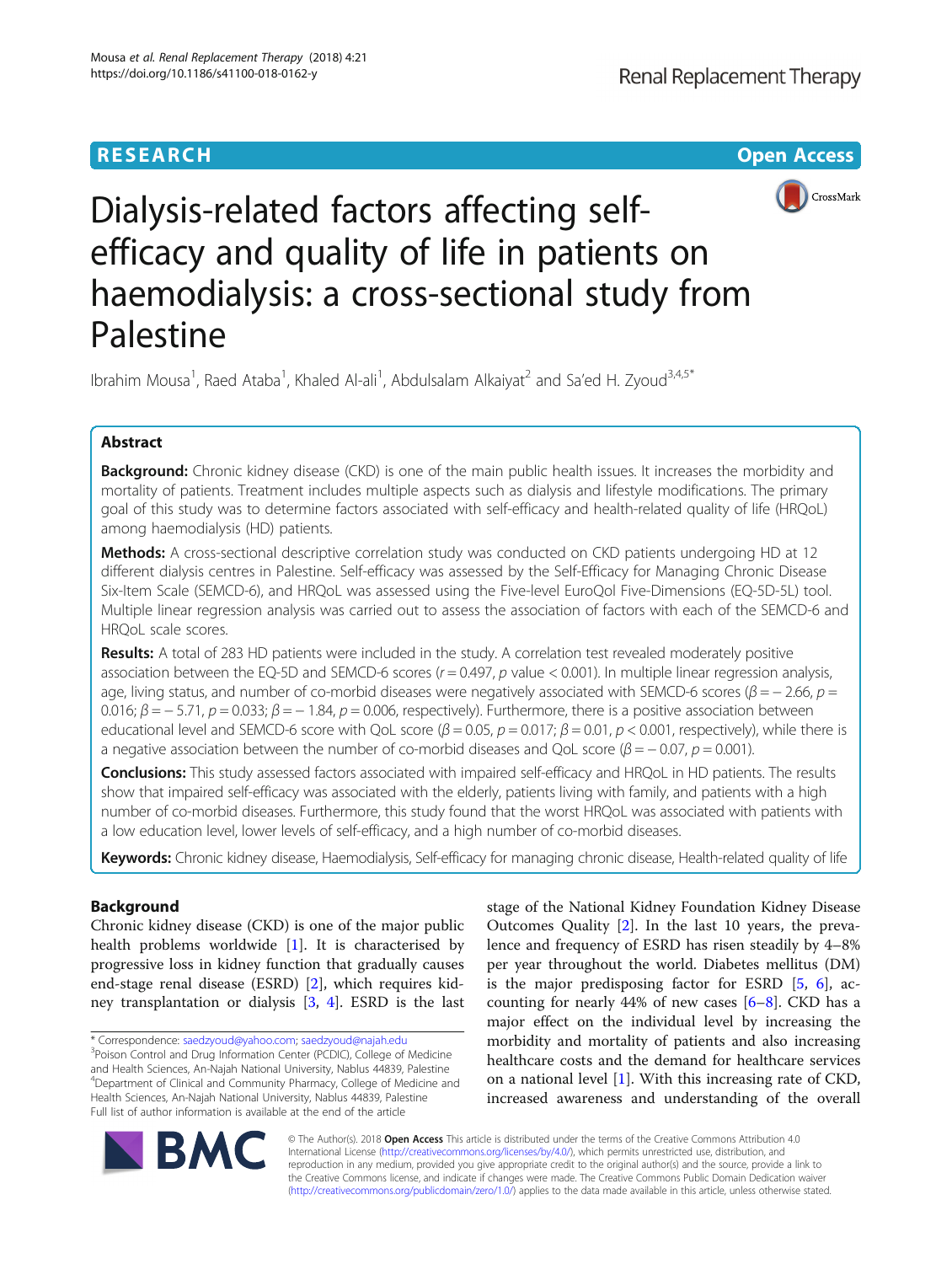CKD burden is needed, which may lead to improvement in the knowledge, trust, and involvement in selfmanaging the disease [\[9](#page-10-0)]. Haemodialysis (HD) is the most common method of treatment, with approximately 90.6% of patients undergoing it. The difficulties faced by these patients are countless and influence their routine and the way they relate, as they often cause emotional difficulty and physical impairment [\[10\]](#page-10-0). Treatment of patients with ESRD has multiple aspects in addition to dialysis, as it requires total lifestyle changes that affect the social and psychological state of patients  $[4]$  $[4]$ .

Self-management of adults with CKD has a positive relation with health outcomes. Perceived disease-related self-efficacy (DSE) is essential to self-managing chronic disease successfully [[3\]](#page-10-0). Recent studies discuss how ESRD patients treated with HD carry out selfmanagement activities in their daily life  $[11–16]$  $[11–16]$  $[11–16]$ . Patients should follow the treatment recommendations and learn to include them in their life circumstances in order to make CKD progress slowly and to have a stable life [\[3](#page-10-0)]. Generally, the concept of self-efficacy involves finding the limit at which the patients can achieve their desired outcomes. An association between self-efficacy and selfmanagement in patients with CKD has been shown in previous researches [[11](#page-10-0), [17,](#page-10-0) [18](#page-10-0)]. HD patients with improved self-efficacy and self-care by empowerment programmes show an increased likelihood to get involved in self-management [[19](#page-10-0)]. Higher perceived self-efficacy scores have shown a significant relation with quality of life (QoL) [[6\]](#page-10-0), a higher level of cooperation, self-care, communication, and medication-adherence behaviours [[19\]](#page-10-0). Furthermore, high self-efficacy has an association with good changes in healthcare actions and health status. An improvement in deferent aspects of HD patients has been evidenced with increased self-efficacy, decreased hospitalisations, decreased amputations, control of interdialytic weight gain, and improved QoL in diabetic dialysis patients [[11](#page-10-0)]. In order to attain a better QoL, patients with chronic renal disease should incorporate this goal in their daily life. The index of well-being or QoL is completely different from persons considered healthy, because CKD patients' health objectives concentrate on having a health level that secures an independent life [\[20\]](#page-10-0).

Chronic kidney disease was ranked the six (3.6%) as the leading cause of the most burden disease, expressed as a percentage of disability-adjusted life years (DALYs) from reported chronic diseases in the West Bank/ Palestine in 2010  $[21]$ . According to the 2017 annual health report of the Palestinian Ministry of Health [\[22](#page-10-0)], there is an increasing number of patients with CKD who become dialysis dependent. The overall number of dialysis patients in the West Bank/Palestine has increased from 1014 patients in 2015 [[23](#page-10-0)] to 1119 patients in 2016

which showed substantial trends in patients requiring haemodialysis [[22\]](#page-10-0). A study by Younis et al. in 2015 [[24](#page-10-0)] assessed the costs of HD in Palestine. The study found that the total cost per HD patient during visits to dialysis centres was an average of US\$16085 per year which covered all medications, laboratory tests, and outpatient visits. The Palestinian government covered almost all of the costs of HD and transplantation [\[24](#page-10-0)].

Despite the assessment of self-management and selfefficacy in many studies  $[4, 9, 11-16, 19, 25-34]$  $[4, 9, 11-16, 19, 25-34]$  $[4, 9, 11-16, 19, 25-34]$  $[4, 9, 11-16, 19, 25-34]$  $[4, 9, 11-16, 19, 25-34]$  $[4, 9, 11-16, 19, 25-34]$  $[4, 9, 11-16, 19, 25-34]$  $[4, 9, 11-16, 19, 25-34]$  $[4, 9, 11-16, 19, 25-34]$  $[4, 9, 11-16, 19, 25-34]$  $[4, 9, 11-16, 19, 25-34]$  $[4, 9, 11-16, 19, 25-34]$  $[4, 9, 11-16, 19, 25-34]$  $[4, 9, 11-16, 19, 25-34]$  $[4, 9, 11-16, 19, 25-34]$ , no studies have been performed to calculate the self-efficacy and QoL of HD patients in Palestine. Although several research has been carried out on HD patients and about CKD in Palestine [\[35](#page-10-0)–[41](#page-11-0)], a literature review showed no previous studies on the association between the QoL and self-efficacy among HD patients in Palestine. This is important, because it is thought that religion and culture may play a significant role in health-related issues. Healthcare workers should cooperate with patients to build strategies and plans that will improve patients' health-related quality of life (HRQoL), like minimising depression as their disease progresses. Emphasis on the need to help healthcare workers to concentrate on improving knowledge, understanding, motivation, experience, self-trust, and the formation of self-efficacy and self-management for patients receiving HD by designing interventions and empowerment programmes for this purpose.

# **Methods**

#### Purposes of the study

The primary goals of this study were (1) to describe the relation between HD patients' self-efficacy and their QoL, (2) to assess factors associated with self-efficacy among HD patients, and (3) to assess factors associated with QoL among HD patients. The results of this study will be used to provide recommendations that may aid healthcare workers to teach patients the self-management-related skills for their chronic disease to help them become more confident in many aspects, such as solving their problems, performing activities and skills on their own, and overcoming barriers that affect their ideal disease selfmanagement in order to improve their QoL.

#### Study design

A cross-sectional study was conducted to achieve our objectives.

#### Setting

Patients included in the study were selected from every dialysis centre in the West Bank, Palestine. There are 12 dialysis centres in the West Bank: one is private (An-Najah University Hospital) and the others are governmental, including Al-Watani/Nablus, Tubas Turkish, Salfit (Yaser Arafat), Jenin (Khalil Souliman), Qalqiliya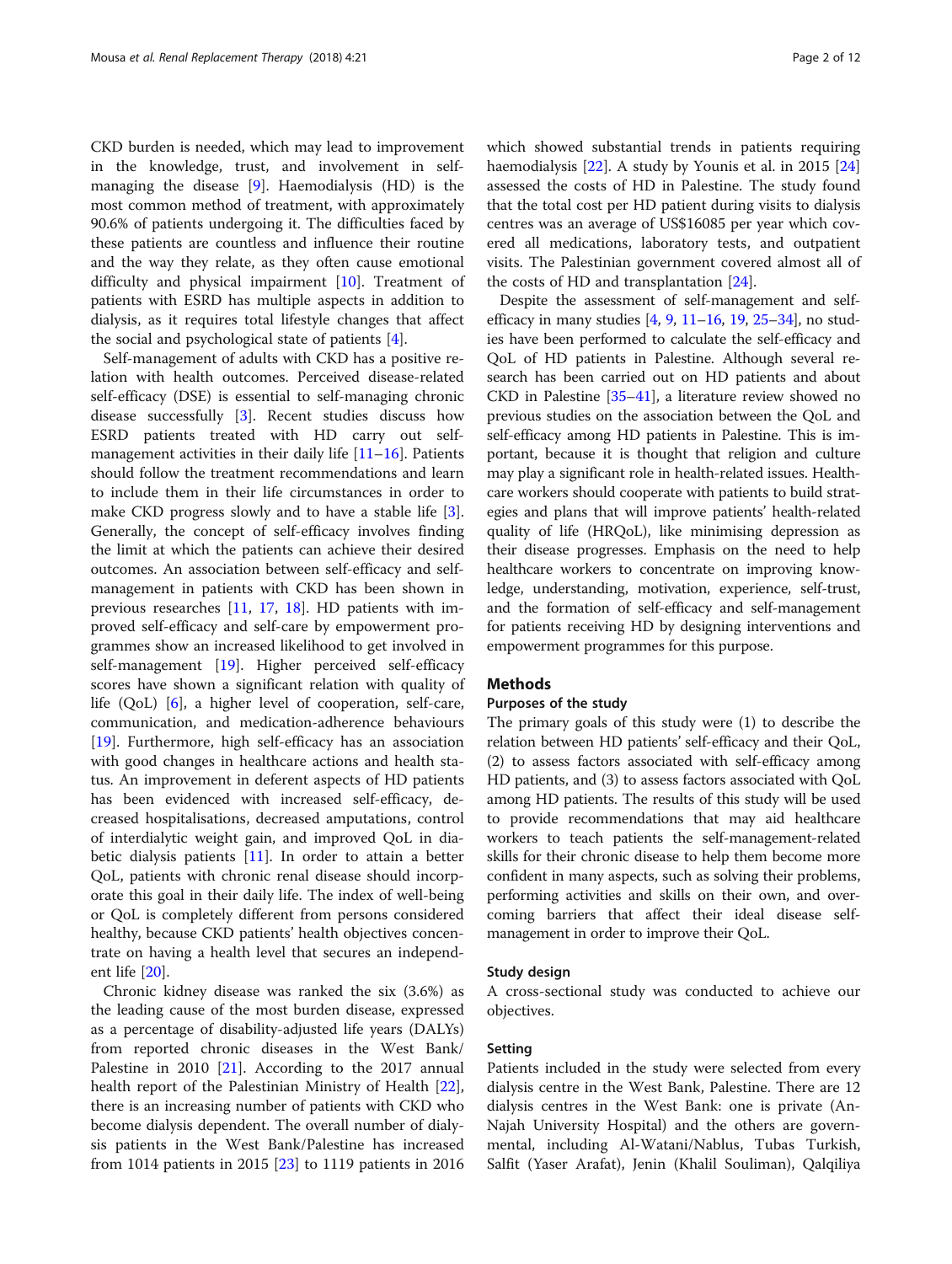(Darweesh Nazal), Hebron (Alia), Tulkarm (Thabet Thabet), Jericho, Beit Jala (Al Housain), Palestine Medical Complex/Ramallah, and Yatta (Abu Al Hassan Al Kassem) [\[23](#page-10-0)].

# Study population

There were 1014 dialysis patients who came regularly to the dialysis centres in the West Bank, according to the 2015 annual health report of the Palestinian Ministry of Health which was published at the time of the study [[23\]](#page-10-0). In West Bank/ Palestine, there are 12 kidney dialysis units (11 units in hospitals of the Ministry of Health and one unit in An-Najah National University hospital in Nablus) with a total of 183 machines [[22](#page-10-0)]. According to the 2017 annual health report of the Palestinian Ministry of Health, a total of 147,494 HD sessions took place in 2016 [\[22](#page-10-0)].

#### Sampling procedure and sample size calculations

To achieve the goal of this study, we used a web-based calculator, which is called the Raosoft sample size calculator, to determine the sample size [\[42](#page-11-0)]. We decided that the sample size will be 279 patients to get a 95% confidence level and a 5% margin of error, depending on the assumption that half of the patients correctly answered every question. The HD patients from this crosssectional study were chosen using a convenience sampling technique. HD patients were selected from all kidney dialysis units in West Bank/Palestine using the proportional quota sampling method to be representative of the general HD population (Table 1).

# Inclusion and exclusion criteria

We included participants who met the following criteria: (1) patients older than 18 years of age, (2) confirmed diagnosis of ESRD, and (3) patients on regular HD therapy for at least 6 months. We excluded the patients who had major psychiatric disorders or were seriously ill at the time of the study. We also excluded patients if they were physically or mentally unable to communicate with the interviewer.

# Data collection instrument

We used an instrument that contained four sections (see Additional file [1](#page-9-0): English and Arabic version of the instrument):

The first section covered the social and demographic factors like age, sex, residency, occupational status, the dialysis centre visited, marital status, educational level, smoking status, and monthly income.

The second section discussed the clinical status of the patients, including questions such as how many hours per dialysis session, how many dialysis sessions per week, duration of disease in months, body mass index (BMI), how many medications they use regularly to calculate the total number of chronic medications, and how many chronic diseases they have to calculate the total number of co-morbid diseases. Therefore, the presence of one or more chronic diseases (co-morbidity) was calculated only for HD patients who had chronic diseases other than CKD. Furthermore, the total number of chronic medications used was defined as types of medication (i.e. prescriptions) used for certain chronic disease.

Table 1 Distribution of dialysis in hospitals, West Bank/Palestine, 2015 and 2016, and number of patients collected from each dialysis centre for the current study

| Hospital's name                  | No. of patients in<br>$2015^a$ | No. of patients collected for the current study<br>(% ) | No. of patients in<br>2016 <sup>b</sup> | No. of<br>machinesb |
|----------------------------------|--------------------------------|---------------------------------------------------------|-----------------------------------------|---------------------|
| Jenin (Khalil Suliman)           | 113                            | 30 (10.6)                                               | 120                                     | 16                  |
| Tubas Turkish                    | 27                             | 5(1.8)                                                  | 33                                      | 12                  |
| Tulkarm (Thabit Thabit)          | 78                             | 22(7.8)                                                 | 71                                      | 13                  |
| Al Watani\ Nablus                | 0                              | (0.0)                                                   | $\circ$                                 |                     |
| Qalqiliya (Darwish Nazal)        | 47                             | 13(4.6)                                                 | 51                                      | 12                  |
| Salfit (Yasser Arafat)           | 32                             | 9(3.2)                                                  | 34                                      | 9                   |
| Ramallah's Sons Ward             | 137                            | 45 (15.9)                                               | 157                                     | 21                  |
| Jericho                          | 25                             | 8(2.8)                                                  | 29                                      | 9                   |
| Beit Jala (Al Housein)           | 83                             | 25 (8.8)                                                | 90                                      | 13                  |
| Hebron (Alia)                    | 220                            | 62 (21.9)                                               | 245                                     | 32                  |
| Yatta (Abu Alhasan Al<br>Kassem) | 42                             | 10(3.5)                                                 | 52                                      | 10                  |
| An-Najah National University     | 210                            | 54 (19.1)                                               | 237                                     | 35                  |
| Total                            | 1014                           | 283 (100)                                               | 1119                                    | 183                 |

<sup>a</sup>The data adapted from the 2016 annual health report of the Palestinian Ministry of Health [23] <sup>a</sup>The data adapted from the 2016 annual health report of the Palestinian Ministry of Health [\[23](#page-10-0)]<br><sup>b</sup>The data adapted from the 2017 annual health report of the Palestinian Ministry of Health [[22\]](#page-10-0)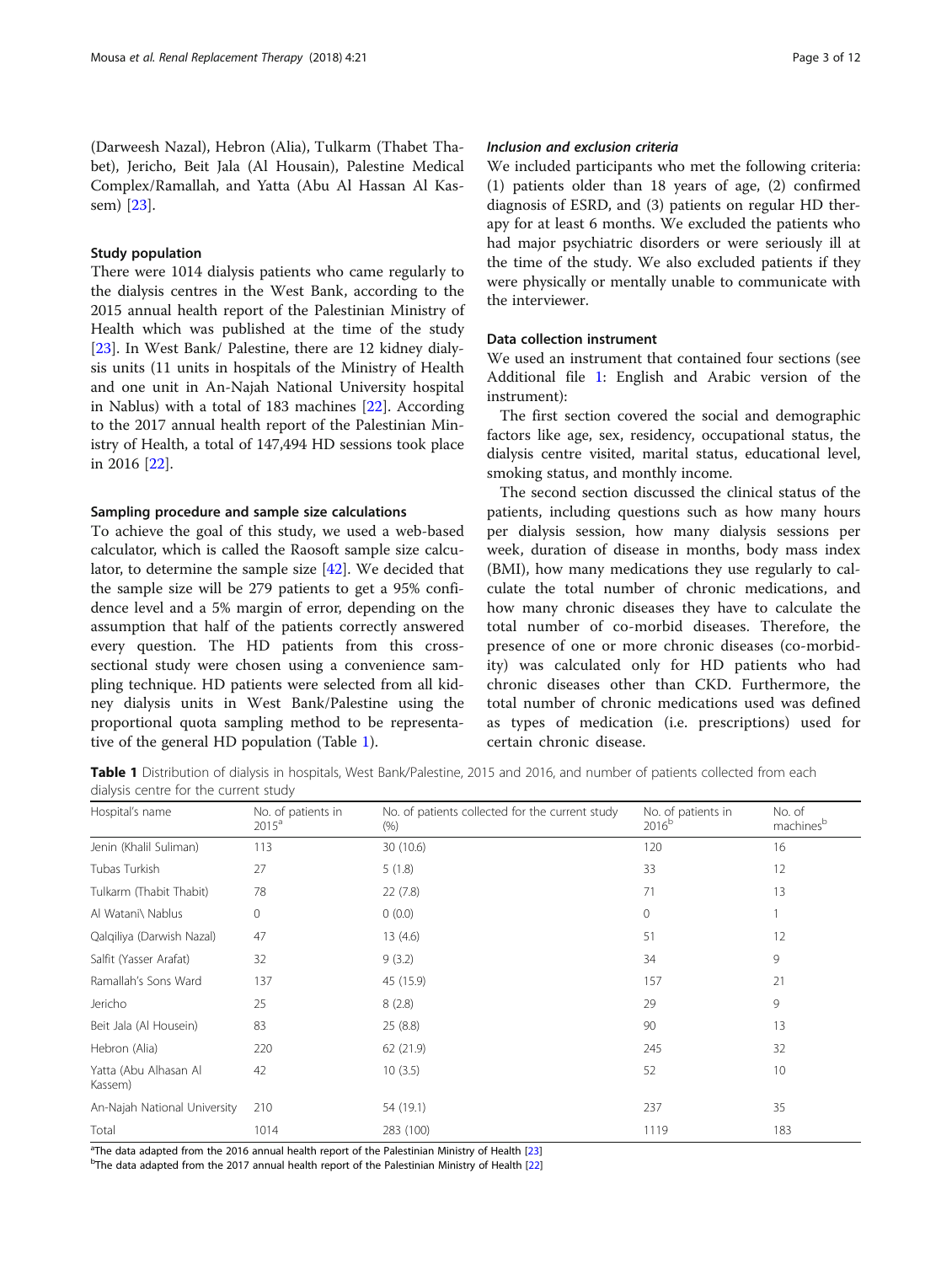The third part used the Self-Efficacy for Managing Chronic Disease Six-Item Scale (SEMCD-6), which is applied commonly in many chronic illnesses and concentrates on the level of confidence that the patients have in each area depending on a six-item scale. These areas include symptom control, emotional functioning, role function, and communication with doctors [\[43](#page-11-0)]. Relying on a 10-point rating scale, each question has a score varying from 1 to 10  $(1 =$  totally not confident; 10 = very confident).

The fourth part used the Five-level EuroQol Five-Dimensions (EQ-5D-5L) tool to assess the HRQoL. The Euro QoL Group developed this tool. It lets patients define their present health status during dialysis using a descriptive system of five items to measure the EQ-5D index score and the EQ visual analogue scale (EQ-VAS) [[40\]](#page-11-0). We asked the patient to choose the most accurate sentence that describes his current health status, like the ability to walk: (1) I do not have any walking problems, (2) I have mild problems with walking, (3) I have moderate problems with walking, (4) I have severe problems with walking, and (5) I cannot walk. Permission to use the Arabic version of the EQ-5D [[44](#page-11-0)] was offered by the Euro QOL Group, and it was scored according to Euro QOL guidelines [[45\]](#page-11-0). The questionnaire was tested on a pilot sample of 15 HD patients to evaluate comprehension. The pilot sample was not included in the final sample of the study. Face and content validity of the final data collection form was evaluated by a panel of three researchers who are experts in the field of QoL for assessing the preparation, organisation, translation, and evaluation. Some items were modified as necessary. Cronbach's alpha of the SEMCD-6 was 0.753, indicating acceptable internal consistency reliability. Additionally, Cronbach's alpha of five dimensions of the EQ-5D index was 0.771, indicating acceptable internal consistency reliability.

# Ethical approval

Ethical approval for the study was obtained from the local health authorities that had control and rule over the local study population and from An-Najah National University's Ethics Committee. We described the interview content to the respondents, and before the start of the interview, we obtained verbal consent from each participant.

## Statistical analysis

Data analysis was performed using the Statistical Package for Social Sciences programme, version 15 (SPSS). Data for categorical variables were presented as frequencies (percentages), and data for continuous variables were presented as mean  $\pm$  SD or as medians (lowerupper quartiles). We utilised the Kolmogorov–Smirnov

test to assess variables for normality use. The Kruskal– Wallis test and Mann–Whitney test were used to test for differences in the medians between groups. Correlation between SEMCD-6 and HRQoL scale scores was investigated using Spearman's correlation coefficient. Linear regression analysis was carried out to assess the association of factors with each of the SEMCD-6 and HRQoL scale scores. The significance level was set at a  $p$  value < 0.05. Internal consistency reliability for all scales was calculated using Cronbach's alpha.

# Results

#### Participants' characteristics

A total of 301 individuals were interviewed within 7 months from November 2016 to June 2017. Eighteen patients refused to participate, giving a response rate of 94%. After excluding non-responses, the final sample was 283. The majority of patients were aged between 30 and 60 years (61.1%), and the patients' mean age was 50.  $3 \pm 16$  years. Most participants were male (61.8%), married (74.2%), unemployed (79.9%), and living with their families (94.3%). Nearly half (44.5%) of the patients were categorised with a higher educational level (i.e. university level and above) and with less than 2000 New Israeli Shekel (NIS) monthly income (50.9%) (Table [2\)](#page-4-0).

In terms of their medical aspect, the length of dialysis ranged from 6 months to 252 months, with the majority at less than 48 months (72.4%) and three dialysis sessions weekly (88%). Regarding the dialysis sessions' duration, about half of the patients took more than 3 hours (51.6%). Eighty-seven percent of patients did not have a kidney transplant history. Most had at least one chronic co-morbid disease (83.3%) and were on regular medications (78.4%) (Table [2\)](#page-4-0).

# Self-efficacy scale

The mean and median of the SEMCD-6 were  $38.70 \pm 11$ . 1 and 39 (interquartile range: 31–47), respectively. Table [3](#page-5-0) presents the factors associated with the SEMCD score. We found a significant association between age and SEMCD score ( $p$  value< 0.05), where younger ages had better scores. There was also a significantly better SEMCD score with graduated patients than more uneducated ones, and the same for those who live alone, patients with high income, and employed patients. Other sociodemographic factors, such as BMI, residency, marital status, and smokers, were not significantly associated with SEMCD score ( $p$  value  $> 0.05$ ).

Patients without any co-morbid conditions or low rates of co-morbid conditions in patients with HD and a low number of chronic medications were significantly associated with a high SEMCD score ( $p$  value < 0.05). Other clinical factors such as dialysis vintage, dialysis per week, dialysis duration, and history of kidney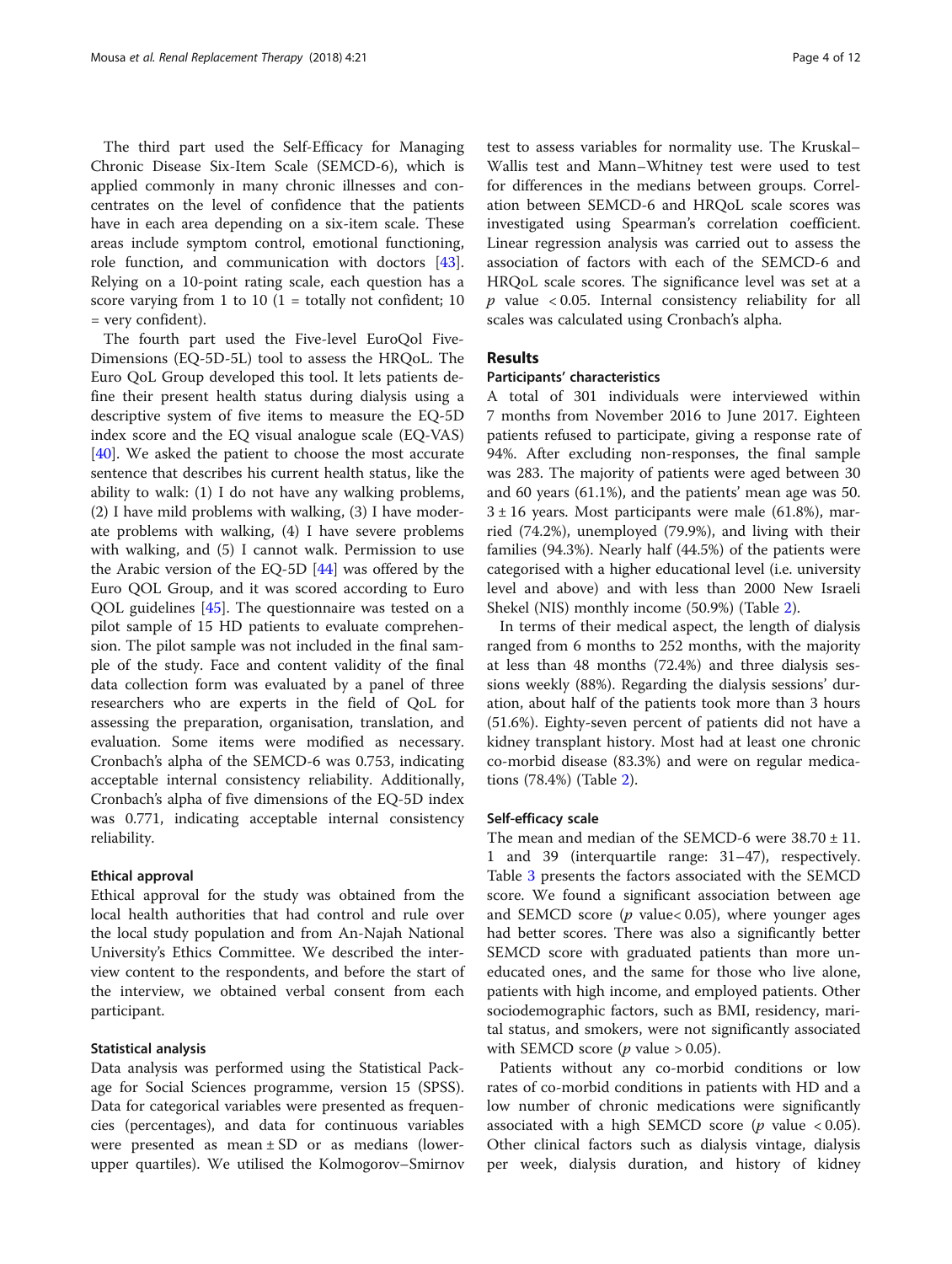<span id="page-4-0"></span>Table 2 Sociodemographic and clinical characteristics of participants

| Variable                              | Frequency (%) N (283) |
|---------------------------------------|-----------------------|
| Age category (years)                  |                       |
| $<$ 30                                | 36(12.7)              |
| $30 - 60$                             | 173(61.1)             |
| > 60                                  | 74(26.1)              |
| Gender                                |                       |
| Male                                  | 175(61.8)             |
| Female                                | 108(38.2)             |
| BMI <sup>a</sup>                      |                       |
| Underweight                           | 16(5.7)               |
| Normal                                | 107(37.8)             |
| Overweight                            | 92(32.5)              |
| Obese                                 | 68(24)                |
| Education                             |                       |
| No formal education                   | 20(7.1)               |
| Elementary school (primary)           | 63(22.3)              |
| High school (secondary school)        | 74(26.1)              |
| Graduated (university and above)      | 126(44.5)             |
| Household income (month) <sup>a</sup> |                       |
| High (more than 5000 NIS)             | 16(5.7)               |
| Moderate (2000-5000 NIS)              | 123(43.5)             |
| Low (less than 2000 NIS)              | 144(50.9)             |
| Residency                             |                       |
| City and refugee camps                | 115(40.6)             |
| Village                               | 168(59.4)             |
| Living status                         |                       |
| Alone                                 | 16(5.7)               |
| With family                           | 267(94.3)             |
| Marital status                        |                       |
| Single, divorced, widowed             | 73(25.8)              |
| Married                               | 210(74.2)             |
| Occupation                            |                       |
| Employed                              | 57(20.1)              |
| Unemployed                            | 226(79.9)             |
| Dialysis vintage (months)             |                       |
| < 48                                  | 205(72.4)             |
| $\geq 48$                             | 78(27.6)              |
| Dialysis per week                     |                       |
| $\leq$ 2                              | 29(10.2)              |
| 3                                     | 249(88.0)             |
| $\geq 4$                              | 5(1.8)                |
| Dialysis session duration (hours)     |                       |
| $\leq$ 3                              | 137(48.4)             |
| > 3                                   | 146(51.6)             |
|                                       |                       |

| <b>Table 2</b> Sociodemographic and clinical characteristics of |  |  |
|-----------------------------------------------------------------|--|--|
| participants (Continued)                                        |  |  |

| Variable                         | Frequency (%) N (283) |
|----------------------------------|-----------------------|
| Transplantation history          |                       |
| Yes                              | 35(12.4)              |
| No                               | 248(87.6)             |
| Total chronic co-morbid diseases |                       |
| None                             | 47(16.6)              |
| 1                                | 74(26.1)              |
| $\mathcal{P}$                    | 68(24.0)              |
| $\geq$ 3                         | 94(33.2)              |
| Chronic medications              |                       |
| < 4                              | 61(21.6)              |
| $\geq 4$                         | 222(75.4)             |

Abbreviations: BMI body mass index, NIS New Israeli Shekel <sup>a</sup>1 Israeli New Shekel equals 0.29 US Dollar

transplant were not significantly associated with SEMCD score (*p* value  $> 0.05$ ).

# EQ-5D index values and EQ-VAS score

The mean and median of the EQ-5D index value were 0.  $46 \pm 0.35$  and 0.53 (interquartile range, 0.22–0.74), respectively. The mean and median of the EQ-VAS were  $65.5 \pm 21.9$  and 70 (interquartile range, 50–80), respectively. Table [4](#page-7-0) presents the factors associated with EQ-5D score. We found that factors such as age, education level, income, living status, occupation, dialysis session duration, transplantation history, total number of comorbid diseases, and number of medications were significantly associated with EQ-5D score ( $p$  value < 0.05). Correlation tests revealed moderately positive association between the EQ-5D score and the EQ-VAS  $(r = 0$ . 486, *p* value < 0.001) and SEMCD-6 ( $r = 0.497$ ,  $p$  value < 0.001).

#### Multiple linear regression analysis

The multiple linear regression model of the SEMCD-6 scale is shown in Table [5.](#page-8-0) Age, education level, income, living status, occupation, total number of co-morbid diseases, and number of medications were included as independent variables. Table [5](#page-8-0) shows that age, living status, and number of co-morbid diseases were negatively associated with SEMCD-6 score ( $\beta$  = -2.66, p = 0. 016;  $\beta = -5.71$ ,  $p = 0.033$ ;  $\beta = -1.84$ ,  $p = 0.006$ , respectively). More specifically, being younger, living alone, and having a low number of co-morbid diseases were associated with a higher SEMCD-6 score.

The multiple linear regression model of the HRQoL scale is shown in Table [6.](#page-9-0) Age, education level, income, living status, occupation, dialysis session duration, transplantation history, total number of co-morbid diseases,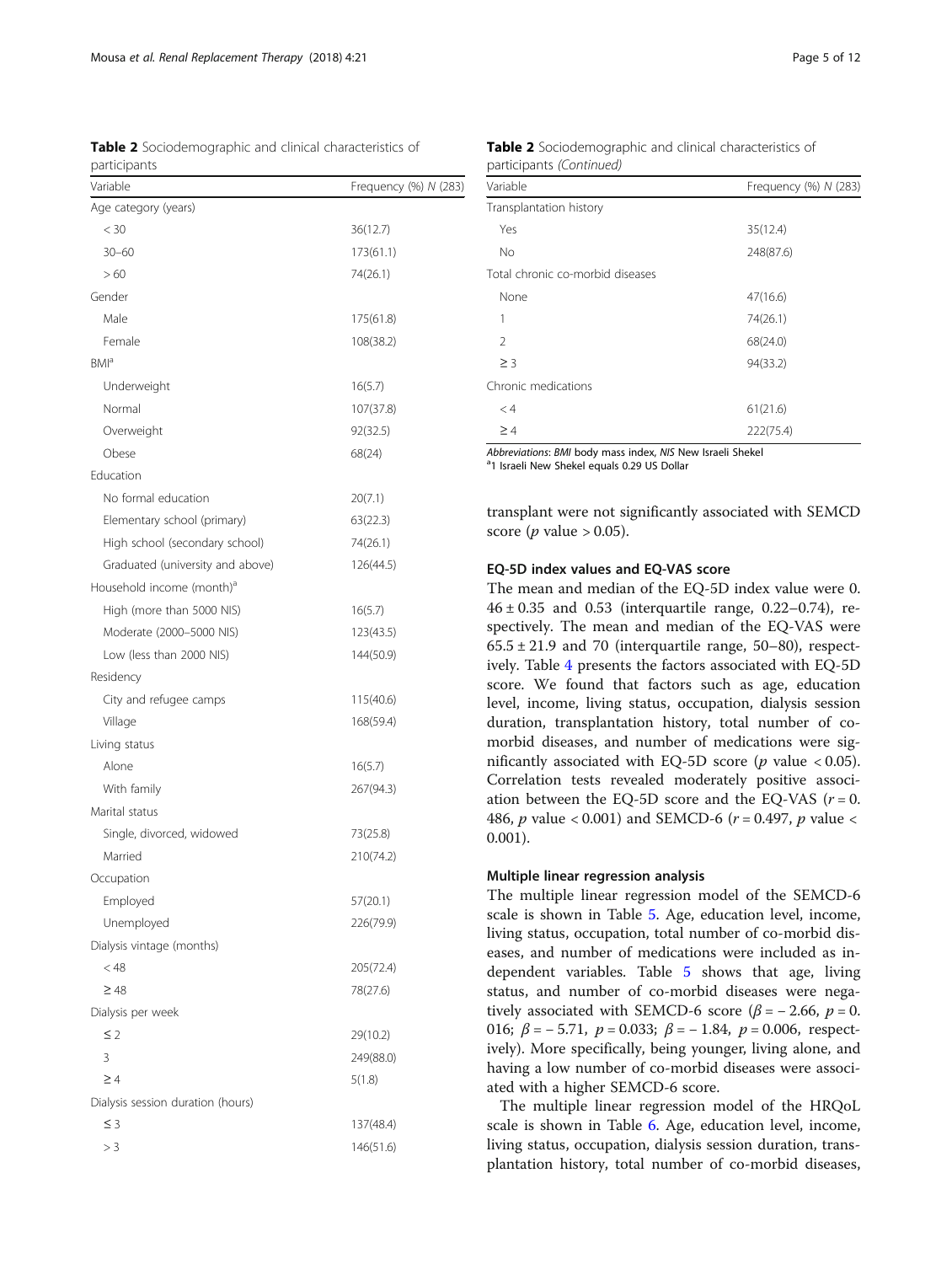| Variable                              | Frequency (%) N (283) | Median (Q1-Q3)    | $P$ value <sup>a</sup> |
|---------------------------------------|-----------------------|-------------------|------------------------|
| Age category (years)                  |                       |                   |                        |
| $< 30\,$                              | 36(12.7)              | 46(36-52.75)      | $< 0.001^{\rm b}$      |
| $30 - 60$                             | 173(61.1)             | $40(33 - 47.5)$   |                        |
| >60                                   | 74(26.1)              | 33(26-41.25)      |                        |
| Gender                                |                       |                   |                        |
| Male                                  | 175(61.8)             | 38(32-47)         | 0.958 <sup>c</sup>     |
| Female                                | 108(38.2)             | 40(31-48.75)      |                        |
| BMI <sup>a</sup>                      |                       |                   |                        |
| Underweight                           | 16(5.7)               | $37(31 - 48.5)$   | $0.206^{b}$            |
| Normal                                | 107(37.8)             | $41(33 - 50)$     |                        |
| Overweight                            | 92(32.5)              | 39(29-46)         |                        |
| Obese                                 | 68(24)                | $37(31 - 45)$     |                        |
| Education                             |                       |                   |                        |
| No formal education                   | 20(7.1)               | $34.5(28 - 48)$   | $0.014^{\rm b}$        |
| Elementary school (primary)           | 63(22.3)              | $35(27 - 43)$     |                        |
| High school (secondary school)        | 74(26.1)              | $39.5(31 - 49)$   |                        |
| Graduated (university and above)      | 126(44.5)             | 41(34-48.25)      |                        |
| Household income (month) <sup>d</sup> |                       |                   |                        |
| High (more than 5000 NIS)             | 16(5.7)               | 43(34-50.5)       | $0.005^{\rm b}$        |
| Moderate (2000-5000 NIS)              | 123(43.5)             | $42(34 - 49)$     |                        |
| Low (less than 2000 NIS)              | 144(50.9)             | 37(29.25-45)      |                        |
| Residency                             |                       |                   |                        |
| City and refugee camps                | 115(40.6)             | $39(31 - 47)$     | 0.995 <sup>c</sup>     |
| Village                               | 168(59.4)             | 39(31-47.75)      |                        |
| Living status                         |                       |                   |                        |
| Alone                                 | 16(5.7)               | 45(38-54.25)      | $0.031$ <sup>c</sup>   |
| With family                           | 267(94.3)             | $39(31 - 47)$     |                        |
| Marital status                        |                       |                   |                        |
| Single, divorced, widowed             | 73(25.8)              | $40(31.5 - 49)$   | $0.438^{c}$            |
| Married                               | 210(74.2)             | $38.5(31 - 47)$   |                        |
| Occupation                            |                       |                   |                        |
| Employed                              | 57(20.1)              | $45(37 - 50)$     | $< 0.001^{\rm c}$      |
| Unemployed                            | 226(79.9)             | $38(30 - 46)$     |                        |
| Dialysis vintage (months)             |                       |                   |                        |
| $<$ 48                                | 205(72.4)             | $39(31 - 47)$     | $0.905$ <sup>c</sup>   |
| $\geq 48$                             | 78(27.6)              | 38.5(32.75-47)    |                        |
| Dialysis per week                     |                       |                   |                        |
| $\leq$ 2                              | 29(10.2)              | $40(27.5 - 48.5)$ | 0.908 <sup>b</sup>     |
| $\mathbf{3}$                          | 249(88.0)             | $39(31 - 47)$     |                        |
| $\geq 4$                              | 5(1.8)                | 37(19-48)         |                        |
| Dialysis session duration (hours)     |                       |                   |                        |
| $\leq$ 3                              | 137(48.4)             | 38(32-46)         | $0.482^c$              |
| $> 3$                                 | 146(51.6)             | 40(30-48.25)      |                        |
|                                       |                       |                   |                        |

<span id="page-5-0"></span>Table 3 Association of sociodemographic and clinical characteristics with self-efficacy score in haemodialysis patients with chronic kidney disease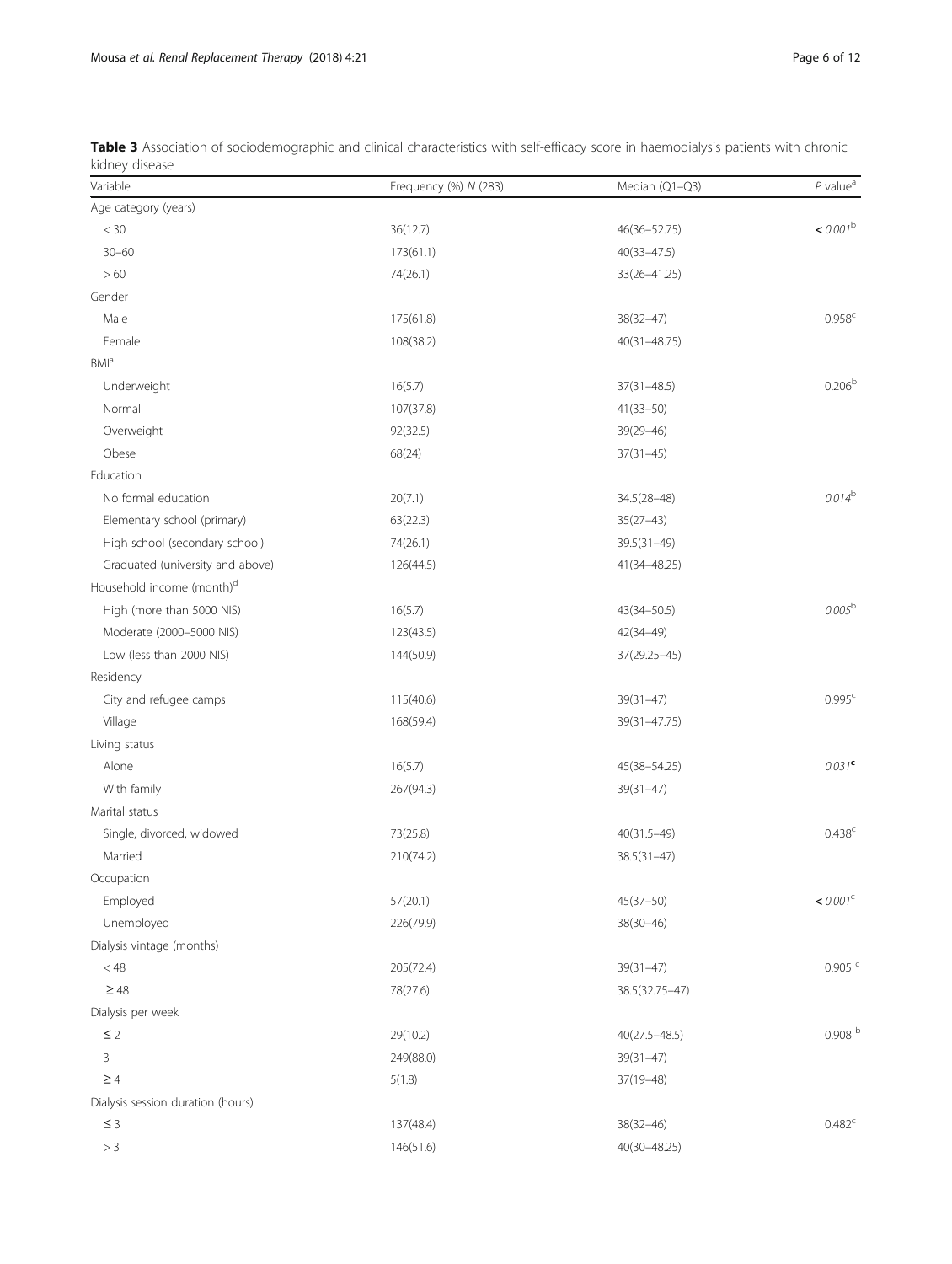| Variable                         | Frequency (%) N (283) | Median (Q1-Q3) | $P$ value <sup><math>a</math></sup> |
|----------------------------------|-----------------------|----------------|-------------------------------------|
| Transplantation history          |                       |                |                                     |
| Yes                              | 35(12.4)              | $39(34 - 52)$  | 0.108 <sup>c</sup>                  |
| No                               | 248(87.6)             | $39(31 - 47)$  |                                     |
| Total chronic co-morbid diseases |                       |                |                                     |
| None                             | 47(16.6)              | $44(37-51)$    | $< 0.001^{\rm b}$                   |
|                                  | 74(26.1)              | 42(33.75-50)   |                                     |
| $\mathfrak{D}$                   | 68(24.0)              | 39.5(31-48.75) |                                     |
| $\geq$ 3                         | 94(33.2)              | $35(28 - 41)$  |                                     |
| Chronic medications              |                       |                |                                     |
| $<$ 4                            | 61(21.6)              | $42(34 - 51)$  | 0.004 <sup>c</sup>                  |
| $\geq 4$                         | 222(75.4)             | $38(30 - 46)$  |                                     |

Table 3 Association of sociodemographic and clinical characteristics with self-efficacy score in haemodialysis patients with chronic kidney disease (Continued)

Abbreviations: BMI body mass index, NIS New Israeli Shekel

<sup>a</sup>The  $p$  values are italicized where they are less than the significance level cut-off of 0.05

bStatistical significance of differences calculated using the Kruskal-Wallis test

 $c$ Statistical significance of differences calculated using the Mann–Whitney  $U$  test

<sup>d</sup>1 Israeli New Shekel equals 0.29 US Dollar

number of medications, and SEMCD-6 score were included as independent variables once interactions such as EQ-VAS were excluded. As shown in Table [6,](#page-9-0) there is a positive association between the educational level and the SEMCD-6 score with the QoL score ( $\beta$  = 0.05,  $p$  = 0. 017;  $\beta = 0.01$ ,  $p < 0.001$ , respectively), while there is a negative association between the number of co-morbid diseases and the QoL score ( $\beta$  = -0.07,  $p$  = 0.001). More specifically, patients with a high education level, greater levels of self-efficacy, and a low number of co-morbid diseases were associated with a higher QoL score.

# **Discussion**

In the current study, we examined HD patients on different levels demographically and clinically using SEMCD-6 scores, EQ5D scores, and EQ-VAS scores. We found a significant relation between SEMCD-6 score and age, education status, monthly household income, living status, occupation, total chronic co-morbid diseases, and regular medications. There was a significant relation between age, monthly household income, occupation, total chronic co-morbid diseases, and regular medications and EQ-VAS score. Moreover, a significant relation was found between age, education status, monthly household income, living status, occupation, current smoking status, dialysis session duration, transplantation history, total chronic co-morbid diseases, and chronic medications and EQ-5D score.

In the current study, the mean of SEMCD-6 was 38. 70, SD = 11.06. Surprisingly, the mean score was found to be a little bit lower in comparison to that in a previous American study's mean and  $SD = 48.66$  (10.79) [\[11](#page-10-0)]. The results of our study showed that a younger age is significantly associated with better self-efficacy. This finding supports previous research in this area that links age and self-efficacy  $[11]$ . It is important to note that the mean age of participants for the American study's was 50.9 years [[11](#page-10-0)] which is considered close to the mean age in our sample.

Employed patients with a higher monthly income are strongly associated with a better self-efficacy score. This result is in accordance with a previous Turkish study [[26\]](#page-10-0) and Callaghan's study  $[46]$  $[46]$ . In the current study, we found that patients with more education have a better SEMCD-6 score. This result is in agreement with results obtained by Curtin et al.  $[11]$  $[11]$ . It is also consistent with Kav et al.'s research, which studied the self-efficacy of diabetic patients [[47\]](#page-11-0).

We obtained from our results a significant relation between living status and SEMCD-6 score. People who live alone have better self-efficacy than those who live with their families. This result seems to be consistent with another Turkish study, which found the same result in diabetic patients [[47\]](#page-11-0). It is interesting to note that in this study, self-efficacy was inversely associated with the number of co-morbid diseases and medications. Patients who have no or fewer medications or co-morbid diseases have better self-efficacy. However, this result has not previously been described. This is an important issue for future research.

In our study, the EQ-5D score showed a mean of 0.46  $(SD = 0.35)$ , which is lower than other studies' means, such as a Swiss study that had a mean of  $0.62$  (SD = 0. 30) [[48](#page-11-0)], an English and Welsh study with a mean of 0. 60 (SD = 0.28) [\[49\]](#page-11-0), and a Japanese study with a mean of  $0.75$  (SD = 0.17) [[50](#page-11-0)].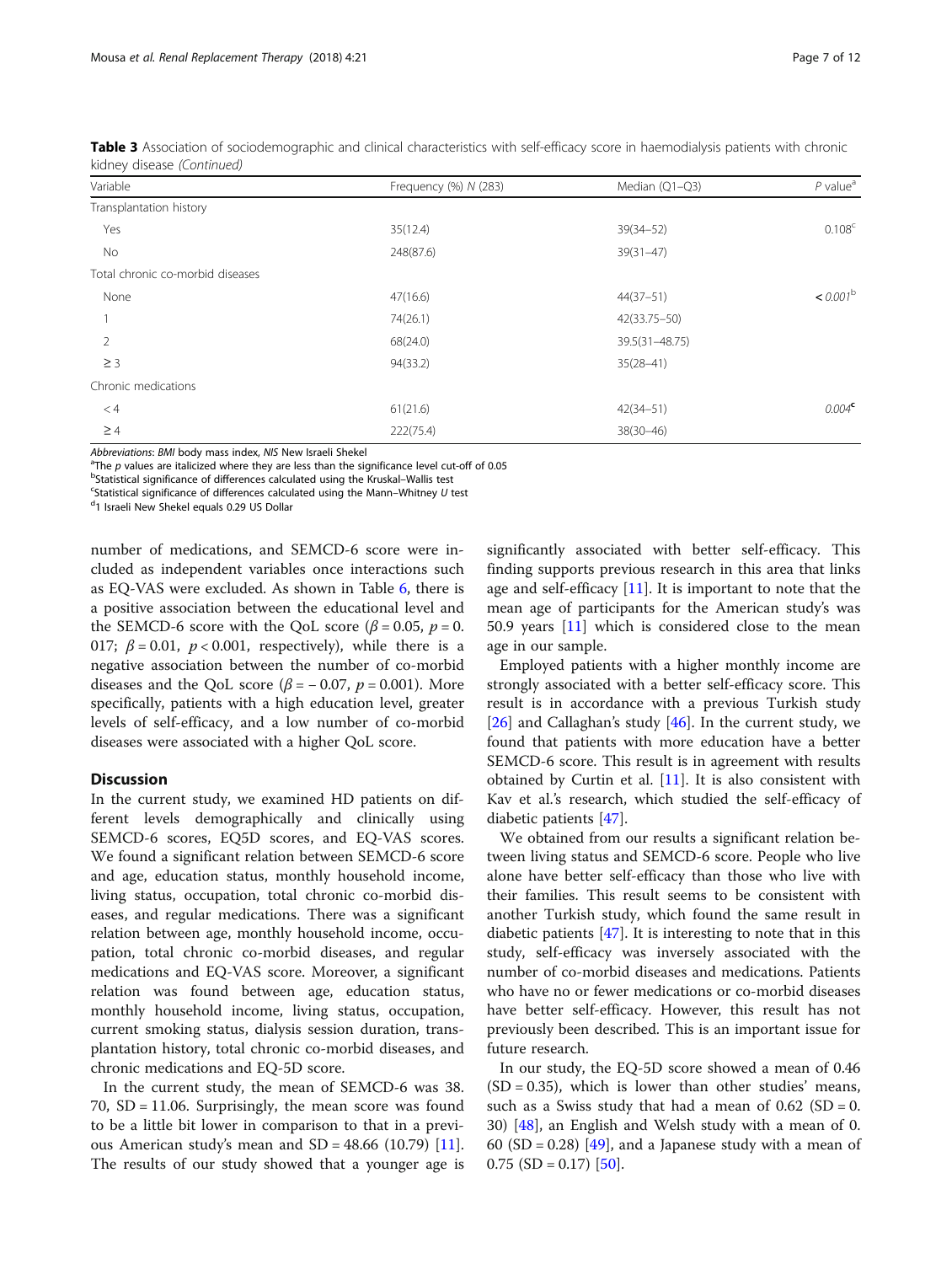| Variable                              | Frequency (%) N (283) | Median (Q1-Q2)      | $P$ value <sup>a</sup> |
|---------------------------------------|-----------------------|---------------------|------------------------|
| Age category (years)                  |                       |                     |                        |
| $< 30$                                | 36(12.7)              | $0.74(0.43 - 0.84)$ | $< 0.001^{\rm b}$      |
| $30 - 60$                             | 173(61.1)             | $0.55(0.25 - 0.74)$ |                        |
| >60                                   | 74(26.1)              | $0.31(0.06 - 0.59)$ |                        |
| Gender                                |                       |                     |                        |
| Male                                  | 175(61.8)             | $0.52(0.19 - 0.73)$ | 0.965 <sup>c</sup>     |
| Female                                | 108(38.2)             | $0.55(0.25 - 0.74)$ |                        |
| <b>BMI</b> <sup>a</sup>               |                       |                     |                        |
| Underweight                           | 16(5.7)               | $0.33(-0.03-0.76)$  | $0.070^{b}$            |
| Normal                                | 107(37.8)             | $0.59(0.26 - 0.78)$ |                        |
| Overweight                            | 92(32.5)              | $0.54(0.29 - 0.73)$ |                        |
| Obese                                 | 68(24)                | $0.41(0.12 - 0.70)$ |                        |
| Education                             |                       |                     |                        |
| No formal education                   | 20(7.1)               | $0.28(-0.05-0.63)$  | $< 0.001^{\rm b}$      |
| Elementary school (primary)           | 63(22.3)              | $0.36(0.08 - 0.62)$ |                        |
| High school (secondary school)        | 74(26.1)              | $0.48(0.16 - 0.74)$ |                        |
| Graduated (university and above)      | 126(44.5)             | $0.67(0.39 - 0.80)$ |                        |
| Household income (month) <sup>d</sup> |                       |                     |                        |
| High (more than 5000 NIS)             | 16(5.7)               | $0.67(0.56 - 0.87)$ | 0.001 <sup>b</sup>     |
| Moderate (2000-5000 NIS)              | 123(43.5)             | $0.66(0.29 - 0.77)$ |                        |
| Low (less than 2000 NIS)              | 144(50.9)             | $0.44(0.13 - 0.68)$ |                        |
| Residency                             |                       |                     |                        |
| City and refugee camps                | 115(40.6)             | $0.55(0.21 - 0.77)$ | 0.566 <sup>c</sup>     |
| Village                               | 168(59.4)             | $0.52(0.22 - 0.71)$ |                        |
| Living status                         |                       |                     |                        |
| Alone                                 | 16(5.7)               | $0.73(0.53 - 0.87)$ | 0.007c                 |
| With family                           | 267(94.3)             | $0.50(0.19 - 0.73)$ |                        |
| Marital status                        |                       |                     |                        |
| Single, divorced, widowed             | 73(25.8)              | $0.60(0.25 - 0.74)$ | $0.453^c$              |
| Married                               | 210(74.2)             | $0.50(0.19 - 0.74)$ |                        |
| Occupation                            |                       |                     |                        |
| Employed                              | 57(20.1)              | $0.71(0.50 - 0.80)$ | $< 0.001^{\rm c}$      |
| Unemployed                            | 226(79.9)             | $0.45(0.17 - 0.71)$ |                        |
| Dialysis vintage (months)             |                       |                     |                        |
| $<$ 48                                | 205(72.4)             | $0.53(0.20 - 0.74)$ | 0.741c                 |
| $\geq 48$                             | 78(27.6)              | $0.48(0.28 - 0.73)$ |                        |
| Dialysis per week                     |                       |                     |                        |
| $\leq$ 2                              | 29(10.2)              | $0.40(0.06 - 0.74)$ | 0.391 <sup>b</sup>     |
| 3                                     | 249(88.0)             | $0.54(0.24 - 0.74)$ |                        |
| $\geq 4$                              | 5(1.8)                | $0.43(0.01 - 0.73)$ |                        |
| Dialysis session duration (hours)     |                       |                     |                        |
| $\leq$ 3                              | 137(48.4)             | $0.45(0.15 - 0.69)$ | $0.012^{\text{c}}$     |
| $> 3$                                 | 146(51.6)             | $0.61(0.27 - 0.77)$ |                        |

<span id="page-7-0"></span>Table 4 Association of sociodemographic and clinical characteristics with health-related quality of life in haemodialysis patients with chronic kidney disease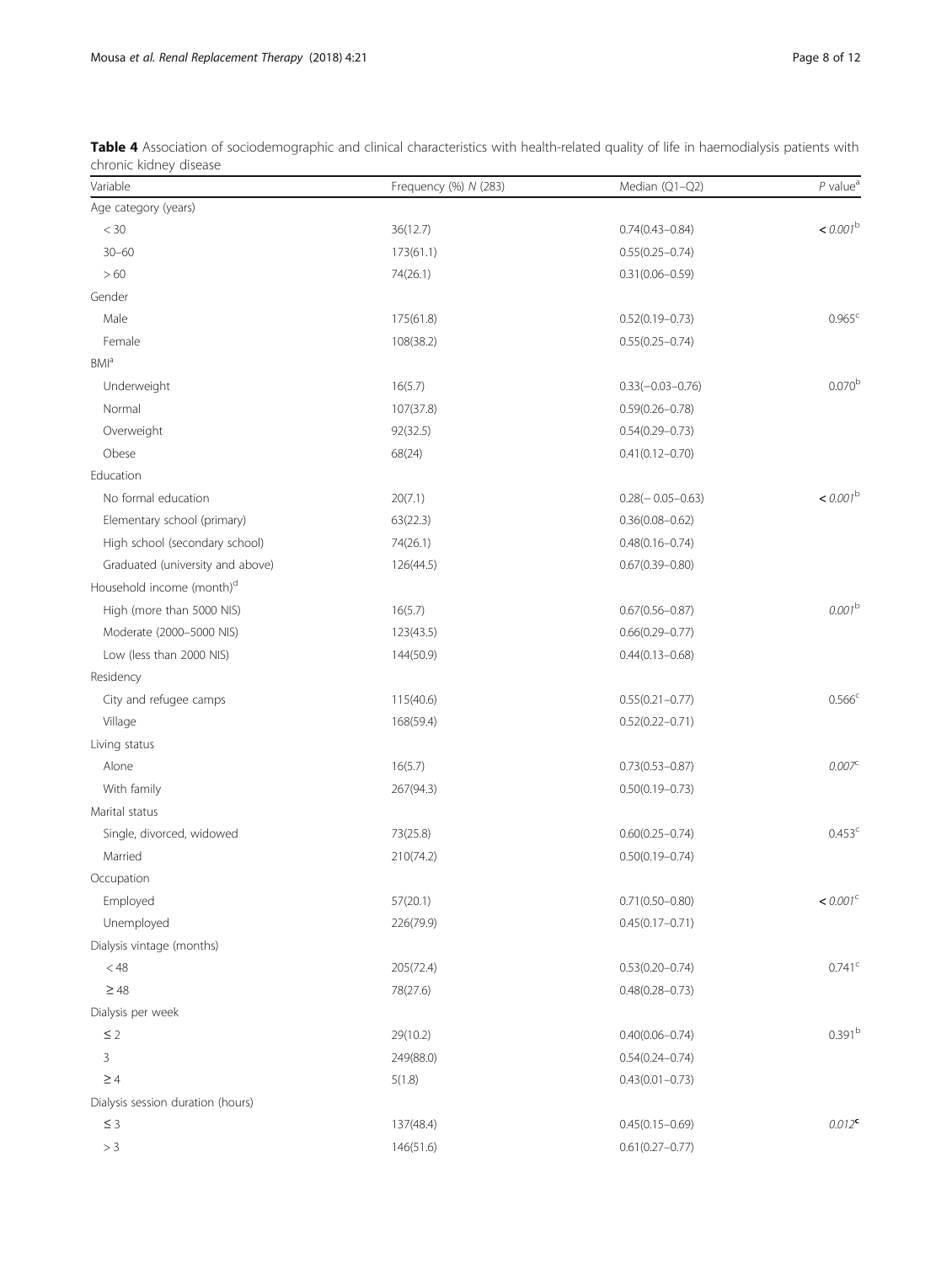| Variable                         | Frequency (%) N (283) | Median (Q1-Q2)      | $P$ value <sup><math>a</math></sup> |
|----------------------------------|-----------------------|---------------------|-------------------------------------|
| Transplantation history          |                       |                     |                                     |
| Yes                              | 35(12.4)              | $0.71(0.48 - 0.80)$ | 0.001 <sup>c</sup>                  |
| No                               | 248(87.6)             | $0.48(0.19 - 0.71)$ |                                     |
| Total chronic co-morbid diseases |                       |                     |                                     |
| None                             | 47(16.6)              | $0.71(0.53 - 0.84)$ | $< 0.001^{\rm b}$                   |
|                                  | 74(26.1)              | $0.69(0.34 - 0.84)$ |                                     |
| $\mathcal{P}$                    | 68(24.0)              | $0.45(0.21 - 0.70)$ |                                     |
| $\geq$ 3                         | 94(33.2)              | $0.29(0.06 - 0.55)$ |                                     |
| Chronic medications              |                       |                     |                                     |
| < 4                              | 61(21.6)              | $0.70(0.29 - 0.78)$ | 0.007                               |
| $\geq 4$                         | 222(75.4)             | $0.48(0.19 - 0.71)$ |                                     |

<span id="page-8-0"></span>Table 4 Association of sociodemographic and clinical characteristics with health-related quality of life in haemodialysis patients with chronic kidney disease (Continued)

Abbreviations: BMI body mass index, NIS New Israeli Shekel

<sup>a</sup>The  $p$  values are italicized where they are less than the significance level cut-off of 0.05

bStatistical significance of differences calculated using the Kruskal-Wallis test

 $c$ Statistical significance of differences calculated using the Mann–Whitney  $U$  test

<sup>d</sup>1 Israeli New Shekel equals 0.29 US Dollar

In the present study, we found a significant association between higher QoL and younger age. This finding is in agreement with that obtained by an Iranian study [\[51](#page-11-0)]. This contrasts with the study of O'Reilly et al., which explained that HRQoL gets better when the patient is older in age [\[52](#page-11-0)]. A higher education level was associated with better QoL. This result is consistent with data obtained in a previous Iranian study [[51\]](#page-11-0). A study in the United Arab Emirates, which used another score for QoL measurement, matches our result [\[53\]](#page-11-0). Our study revealed that the total number of co-morbid diseases was inversely associated with QoL. This finding is in agreement with two Iranian studies that showed a strong relation between the number of co-morbid diseases and poor QoL [\[54,](#page-11-0) [55\]](#page-11-0).

One interesting finding associated with the dialysis session duration is that QoL is better with longer session duration. Dialysis adequacy may be the answer because shorter dialysis session may result in inadequate dialysis [[56\]](#page-11-0). This suggestion reflects those of Adas et al. [[35](#page-10-0)]

who also found that most patients in Palestine were inadequately dialyzed and a high percentage of the HD patients did not achieve the targets. This result seems to be consistent with other research, which found that initiating HD at longer session duration is associated with less mortality [[57\]](#page-11-0). This result is also in agreement with results obtained by a Belgian study that found a longer duration improves the well-being of patients due to more removal of solutes from patients in the interdialytic period [\[58](#page-11-0)]. In our data, high income was associated with better QoL, which supports a previous Iranian study by Pakpour et al. [\[54](#page-11-0)]. Another study was conducted by Marinovich et al. [\[59](#page-11-0)], which further supports the association between high income and better QoL.

Another important finding was that patients who have undergone kidney transplantation have higher QoL. This result is in accordance with a recent study by Fiebiger et al. [\[60\]](#page-11-0). This corroborate the ideas of Laupacis et al. [[61\]](#page-11-0), who suggested that renal transplantation improves the HRQoL of patients on dialysis.

**Table 5** Patients characteristics associated with self-efficacy in multiple linear regression

| Variables <sup>a</sup>        | Unstandardised coefficients $(\beta)$ | S.E   | Standardised coefficients $(\beta)$ | $P$ value $P$ | 95% confidence interval for $\beta$ |  |  |
|-------------------------------|---------------------------------------|-------|-------------------------------------|---------------|-------------------------------------|--|--|
| Age                           | $-2.66$                               | 1.10  | $-0.15$                             | 0.016         | $-4.83$ to $-0.50$                  |  |  |
| Education level               | 0.49                                  | 0.69  | 0.04                                | 0.482         | $-0.87$ to 1.84                     |  |  |
| Income                        | 1.91                                  | 1.14  | 0.10                                | 0.095         | $-0.34$ to 4.15                     |  |  |
| Living status                 | $-5.71$                               | 2.66  | $-0.12$                             | 0.033         | $-10.95$ to $-0.48$                 |  |  |
| Occupation                    | 3.04                                  | 67. ا | 0.11                                | 0.070         | $-0.25$ to 6.33                     |  |  |
| Number of co-morbid diseases  | $-1.84$                               | 0.66  | $-0.18$                             | 0.006         | $-3.15$ to $-0.54$                  |  |  |
| Number of chronic medications | $-1.75$                               | .65   | $-0.07$                             | 0.290         | $-5.01$ to 1.50                     |  |  |

<sup>a</sup>Univariate factors with p values < 0.05 were entered into the multiple linear regression

<sup>a</sup>Univariate factors with *p* values < 0.05 were entered into the multiple linear regression<br><sup>b</sup>The *p* values are italicized where they are less than the significance level cut-off of 0.05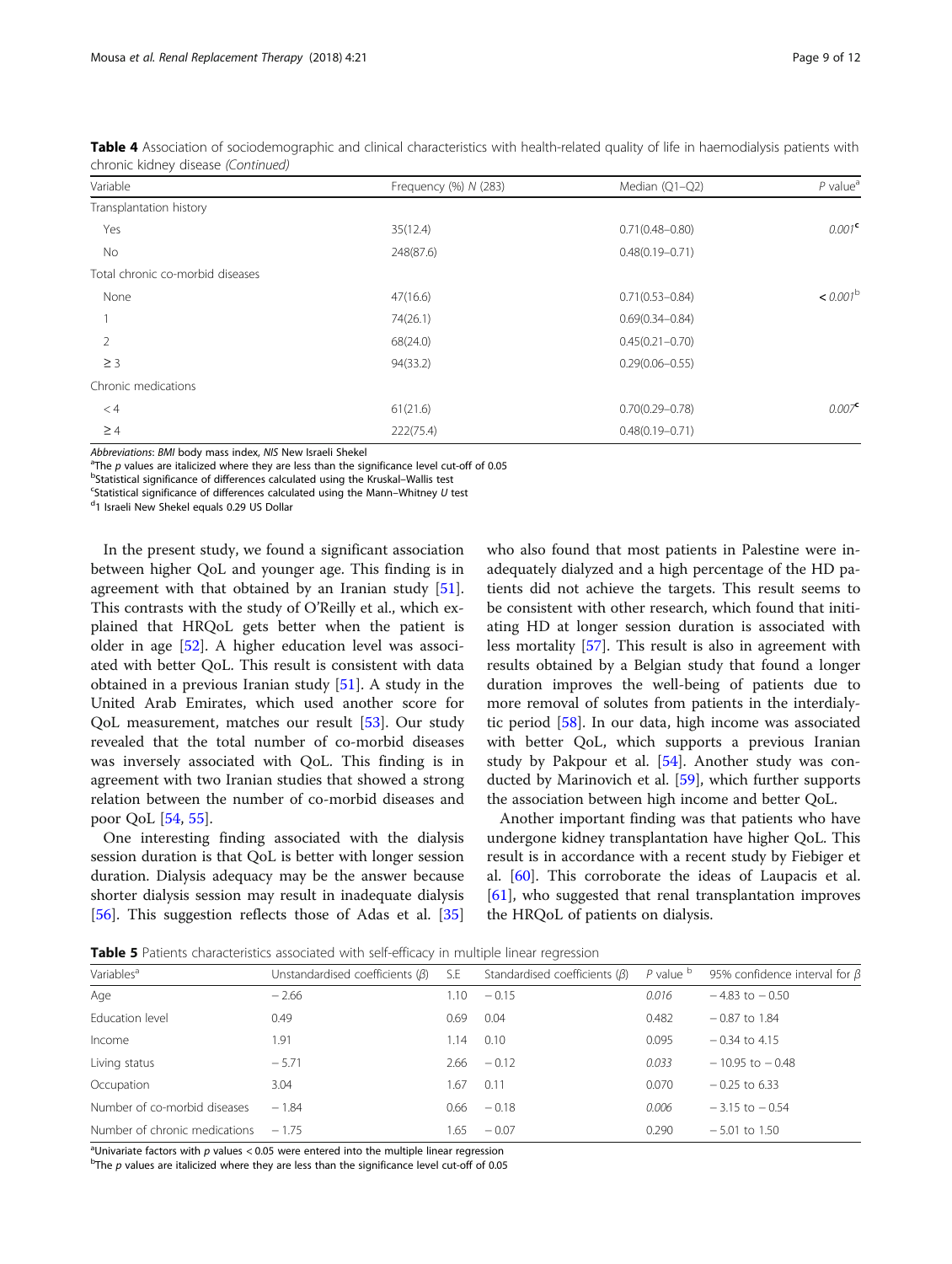<span id="page-9-0"></span>

| <b>Table 6</b> Patients characteristics associated with quality of life in multiple linear regression |  |  |  |  |
|-------------------------------------------------------------------------------------------------------|--|--|--|--|
|                                                                                                       |  |  |  |  |

| Variables <sup>a</sup>                              | Unstandardised coefficients<br>$(\beta)$ | S.E | Standardised coefficients<br>$(\beta)$ | $P$ value | 95% confidence interval for<br>ß |  |  |
|-----------------------------------------------------|------------------------------------------|-----|----------------------------------------|-----------|----------------------------------|--|--|
| Age                                                 | $-0.03$                                  |     | $0.03 - 0.05$                          | 0.402     | $-0.09$ to 0.04                  |  |  |
| Education level                                     | 0.05                                     |     | $0.02$ $0.13$                          | 0.017     | 0.01 to 0.09                     |  |  |
| Income                                              | 0.04                                     |     | $0.03$ 0.06                            | 0.257     | $-0.03$ to 0.10                  |  |  |
| Living status                                       | $-0.15$                                  |     | $0.08 - 0.09$                          | 0.062     | $-0.30$ to 0.01                  |  |  |
| Occupation                                          | 0.04                                     |     | 0.05 0.04                              | 0.449     | $-0.06$ to 0.13                  |  |  |
| Dialysis session duration (hours)                   | 0.03                                     |     | $0.04$ 0.05                            | 0.356     | $-0.04$ to 0.11                  |  |  |
| Transplantation history                             | $-0.04$                                  |     | $0.06 - 0.04$                          | 0.495     | $-0.15$ to 0.07                  |  |  |
| Number of co-morbid diseases                        | $-0.07$                                  |     | $0.02 - 0.21$                          | 0.001     | $-0.11$ to $-0.03$               |  |  |
| Number of chronic medications                       | 0.03                                     |     | $0.05$ 0.04                            | 0.512     | $-0.06$ to 0.13                  |  |  |
| Self-Efficacy for Managing Chronic Disease<br>score | 0.01                                     |     | $0.00 \quad 0.37$                      | < 0.001   | 0.01 to 0.02                     |  |  |

<sup>a</sup>Univariate factors with p values < 0.05 were entered into the multiple linear regression<br><sup>b</sup>The p values are bold where they are less than the significance level cut-off of 0.05

<sup>b</sup>The  $p$  values are bold where they are less than the significance level cut-off of 0.05

The most important finding in our study was the significant relation between self-efficacy and QoL. Patients with a higher self-efficacy score had better QoL. This result is in accordance with a previous Taiwanese study by Tsay and Healstead [[4\]](#page-10-0). It is also in agreement with Lev and Owen's research [[62\]](#page-11-0), which showed that QoL is positively related to self-efficacy.

#### Strength and limitations

The key strengths of this study are the collection of data from all dialysis centres in the West Bank, which means a relatively large sample, as well as the performance of direct interviews with the patients to collect more realistic and valid information. However, no studies have been performed to calculate the self-efficacy and QoL of HD patients in Palestine. This is the first study to evaluate the association between SEMCD-6 and QoL among HD patients in Palestine.

The study is limited by a number of restrictions that should be discussed. The first limitation is that the generalisability of the study's results to other CKD patients is reduced, because we used a convenience sampling method. The second limitation is that the crosssectional design precludes any statements about causal associations between study variables. The third limitation is that related to selection bias that may have been introduced into the sample due to the non-response rate among eligible participants, inclusion or exclusion patients according to eligible criteria, or due to the nonrandom selection of initial participants. Additionally, our result may be confounded by survivor bias, e.g. those patients who live alone with a poor SEMCD score may die very quickly without help from their family and some degree of survivor bias cannot be excluded.

# Conclusions

This study assessed factors associated with impaired self-efficacy and HRQoL in HD patients. The results of this investigation show that impaired self-efficacy was associated with the elderly, patients living with family, and patients with a high number of co-morbid diseases. Furthermore, this study found that the worst HRQoL was associated with patients with low education level, lower levels of self-efficacy, and a high number of comorbid diseases. The results of this investigation show that assessment of the self-efficacy of patients receiving HD is crucial in clinical practice. Doctors may require self-efficacy trainings to strengthen HD patients' trust in carrying out self-care behaviours, which can lead to improvement in their QoL. Future studies that examine the effect of dialysis adequacy by calculating the Kt/V or urea reduction ratio on QoL in HD patients are needed.

# Additional file

[Additional file 1:](https://doi.org/10.1186/s41100-018-0162-y) Study questionnaires. This is the final version of the English and Arabic version that was used to obtain data which will help to address the factors associated with self-efficacy and health-related quality of life (HRQoL) among haemodialysis (HD) patients in Palestine. (DOCX 366 kb)

#### Abbreviations

BMI: Body mass index; DM: Diabetes mellitus; EQ-5D-5L: Five-Level EuroQol Five-Dimensions; EQ-VAS: EuroQol visual analogue scale; ESRD: End-stage renal disease; HRQoL: Health-related quality of life; NIS: New Israeli Shekel; SD: Standard deviation; SEMCD-6: Self-Efficacy for Managing Chronic Disease Six-Item Scale; US\$: The United States dollar

#### Acknowledgements

The authors would like to thank An-Najah National University for providing the opportunity to conduct this study.

#### Availability of data and materials

The datasets used and/or analysed during the current study are available from the corresponding author on reasonable request.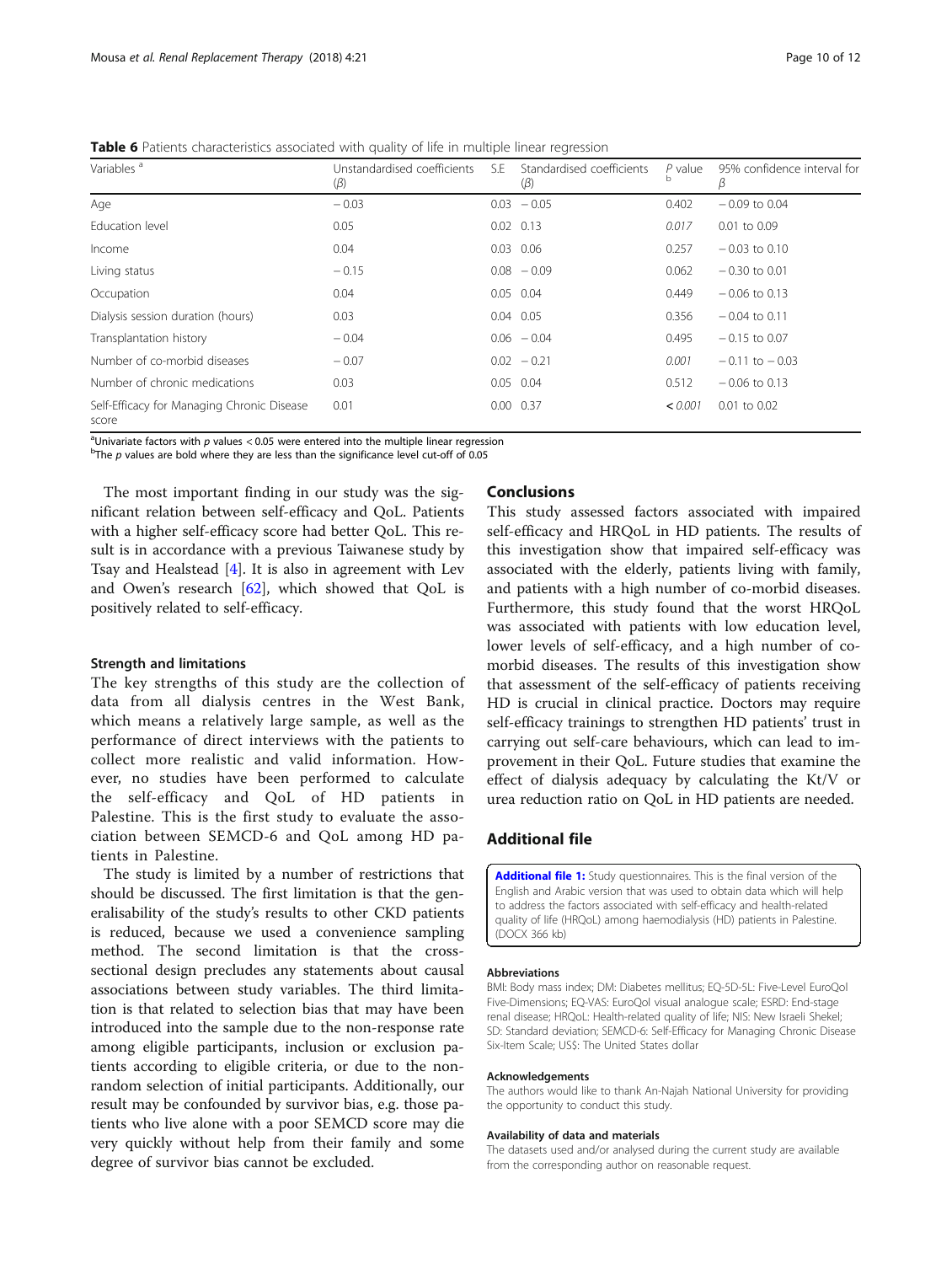#### <span id="page-10-0"></span>Authors' contributions

IM, RA, and KA collected data, performed the analyses, searched the literature, and drafted the manuscript. AA participated in the field study and in the development of the final version of the manuscript. SZ conceptualised and designed the study; coordinated, supervised, and analysed the data; critically reviewed the manuscript and the interpretation of the results; and assisted in the final write-up of the manuscript and the revised manuscript. All authors read and approved the final manuscript.

#### Ethics approval and consent to participate

Ethical approval was obtained for the study from the local health authorities that had control and rule over the local study population and from An-Najah National University's Ethics Committee. We described the interview content to the respondents, and before the start of the interview, we obtained verbal consent from each participant.

## Competing interests

The authors declare that they have no competing interests.

## Publisher's Note

Springer Nature remains neutral with regard to jurisdictional claims in published maps and institutional affiliations.

#### Author details

<sup>1</sup>Department of Medicine, College of Medicine and Health Sciences, An-Najah National University, Nablus 44839, Palestine. <sup>2</sup>Public Health Department, College of Medicine and Health Sciences, An-Najah National University Hospital, An-Najah National University, Nablus 44839, Palestine. <sup>3</sup>Poison Control and Drug Information Center (PCDIC), College of Medicine and Health Sciences, An-Najah National University, Nablus 44839, Palestine. 4 Department of Clinical and Community Pharmacy, College of Medicine and Health Sciences, An-Najah National University, Nablus 44839, Palestine. 5 Division of Clinical and Community Pharmacy, Department of Pharmacy, College of Medicine and Health Sciences, An-Najah National University, Nablus 44839, Palestine.

# Received: 23 January 2018 Accepted: 16 April 2018 Published online: 09 May 2018

#### References

- 1. Bruck K, Jager KJ, Dounousi E, Kainz A, Nitsch D, Arnlov J, Rothenbacher D, Browne G, Capuano V, Ferraro PM, et al. Methodology used in studies reporting chronic kidney disease prevalence: a systematic literature review. Nephrol Dial Transplant. 2015;30(Suppl 4):iv6–16.
- 2. Khader MI, Snouber S, Alkhatib A, Nazzal Z, Dudin A. Prevalence of patients with end-stage renal disease on dialysis in the West Bank, Palestine. Saudi J Kidney Dis Transpl. 2013;24:832–7.
- 3. Lin CC, Wu CC, Anderson RM, Chang CS, Chang SC, Hwang SJ, Chen HC. The chronic kidney disease self-efficacy (CKD-SE) instrument: development and psychometric evaluation. Nephrol Dial Transplant. 2012;27:3828–34.
- 4. Tsay SL, Healstead M. Self-care self-efficacy, depression, and quality of life among patients receiving hemodialysis in Taiwan. Int J Nurs Stud. 2002;39:245–51.
- 5. Coentrao L, Van Biesen W, Nistor I, Tordoir J, Gallieni M, Marti Monros A, Bolignano D. Preferred haemodialysis vascular access for diabetic chronic kidney disease patients: a systematic literature review. J Vasc Access. 2015; 16:259–64.
- 6. Caramori ML, Mauer M. Diabetes and nephropathy. Curr Opin Nephrol Hypertens. 2003;12:273–82.
- 7. Lim A. Diabetic nephropathy—complications and treatment. Int J Nephrol Renovasc Dis. 2014;7:361–81.
- 8. Dabla PK. Renal function in diabetic nephropathy. World J Diabetes. 2010;1:48–56.
- 9. Johnson ML, Zimmerman L, Welch JL, Hertzog M, Pozehl B, Plumb T. Patient activation with knowledge, self-management and confidence in chronic kidney disease. J Ren Care. 2016;42:15–22.
- 10. Oller GA, Ribeiro Rde C, Travagim DS, Batista MA, Marques S, Kusumota L. Functional independence in patients with chronic kidney disease being treated with haemodialysis. Rev Lat Am Enfermagem. 2012;20:1033–40.
- 11. Curtin RB, Walters BA, Schatell D, Pennell P, Wise M, Klicko K. Self-efficacy and self-management behaviors in patients with chronic kidney disease. Adv Chronic Kidney Dis. 2008;15:191–205.
- 12. Zrinyi M, Juhasz M, Balla J, Katona E, Ben T, Kakuk G, Pall D. Dietary selfefficacy: determinant of compliance behaviours and biochemical outcomes in haemodialysis patients. Nephrol Dial Transplant. 2003;18:1869–73.
- 13. Tsay SL. Self-efficacy training for patients with end-stage renal disease. J Adv Nurs. 2003;43:370–5.
- 14. Lindberg M, Fernandes MA. Self-efficacy in relation to limited fluid intake amongst Portuguese haemodialysis patients. J Ren Care. 2010;36:133–8.
- 15. Winters AM, Lindberg M, Sol BG. Validation of a Dutch self-efficacy scale for adherence to fluid allowance among patients on haemodialysis. J Ren Care. 2013;39:31–8.
- 16. Oka M, Chaboyer W. Influence of self-efficacy and other factors on dietary behaviours in Japanese haemodialysis patients. Int J Nurs Pract. 2001;7:431–9.
- 17. Balaga PAG. Self-efficacy and self-care management outcome of chronic renal failure patients. Asian J Health. 2012;2:111–29.
- 18. Lin CC, Tsai FM, Lin HS, Hwang SJ, Chen HC. Effects of a self-management program on patients with early-stage chronic kidney disease: a pilot study. Appl Nurs Res. 2013;26:151–6.
- 19. Moattari M, Ebrahimi M, Sharifi N, Rouzbeh J. The effect of empowerment on the self-efficacy, quality of life and clinical and laboratory indicators of patients treated with hemodialysis: a randomized controlled trial. Health Qual Life Outcomes. 2012;10:115.
- 20. Barata NE. Dyadic relationship and quality of life patients with chronic kidney disease. J Bras Nefrol. 2015;37:315–22.
- 21. Mosleh M, Dalal K, Aljeesh Y. Burden of chronic diseases in the Palestinian health-care sector using disability-adjusted life-years. Lancet. 2018;391:S21.
- 22. Ministry of Health, Palestinian Health Information Center. Health Annual Report, Palestine 2016. 2017 [cited 2018 January 20]; Available from: [http://www.moh.ps/Content/Books/ZxRcynmiUofNqt66u4CrHRgm](http://www.moh.ps/Content/Books/ZxRcynmiUofNqt66u4CrHRgmJR6Uv7z77srjjIEAho6xnz5V3rgLTu_RhO7xf2j2VusNiIvWkjwp84yXHLdGleB97gKrHHI5iZ9oPJ25owGEN.pdf) [JR6Uv7z77srjjIEAho6xnz5V3rgLTu\\_RhO7xf2j2VusNiIvWkjwp84yXHLdGleB](http://www.moh.ps/Content/Books/ZxRcynmiUofNqt66u4CrHRgmJR6Uv7z77srjjIEAho6xnz5V3rgLTu_RhO7xf2j2VusNiIvWkjwp84yXHLdGleB97gKrHHI5iZ9oPJ25owGEN.pdf) [97gKrHHI5iZ9oPJ25owGEN.pdf.](http://www.moh.ps/Content/Books/ZxRcynmiUofNqt66u4CrHRgmJR6Uv7z77srjjIEAho6xnz5V3rgLTu_RhO7xf2j2VusNiIvWkjwp84yXHLdGleB97gKrHHI5iZ9oPJ25owGEN.pdf)
- 23. Ministry of Health, Palestinian Health Information Center. Health Status, Palestine, 2015. 2016 [cited 2017 February 17]; Available from: [http://www.](http://www.moh.ps/Content/Books/NWNJXX7RJ92Bn4f5EGYiH43a2tjAAzKBnseGnEUCaqWqYZndsbCcPy_JQWguvkHTR4Xk4zUpdT45ooWxH11BhIbVAxwpGWy2wiwHdGcM5K7aZ.pdf) [moh.ps/Content/Books/](http://www.moh.ps/Content/Books/NWNJXX7RJ92Bn4f5EGYiH43a2tjAAzKBnseGnEUCaqWqYZndsbCcPy_JQWguvkHTR4Xk4zUpdT45ooWxH11BhIbVAxwpGWy2wiwHdGcM5K7aZ.pdf) [NWNJXX7RJ92Bn4f5EGYiH43a2tjAAzKBnseGnEUCaqWqYZndsbCcPy\\_](http://www.moh.ps/Content/Books/NWNJXX7RJ92Bn4f5EGYiH43a2tjAAzKBnseGnEUCaqWqYZndsbCcPy_JQWguvkHTR4Xk4zUpdT45ooWxH11BhIbVAxwpGWy2wiwHdGcM5K7aZ.pdf) [JQWguvkHTR4Xk4zUpdT45ooWxH11BhIbVAxwpGWy2wiwHdGcM5K7aZ.pdf](http://www.moh.ps/Content/Books/NWNJXX7RJ92Bn4f5EGYiH43a2tjAAzKBnseGnEUCaqWqYZndsbCcPy_JQWguvkHTR4Xk4zUpdT45ooWxH11BhIbVAxwpGWy2wiwHdGcM5K7aZ.pdf).
- 24. Younis M, Jabr S, Al-Khatib A, Forgione D, Hartmann M, Kisa A. A cost analysis of kidney replacement therapy options in Palestine. Inquiry. 2015;52 [https://doi.org/10.1177/0046958015573494.](https://doi.org/10.1177/0046958015573494)
- 25. Hutchison AJ, Courthold JJ. Enabling self-management: selecting patients for home dialysis? NDT Plus. 2011;4:iii7–iii10.
- 26. Bag E, Mollaoglu M. The evaluation of self-care and self-efficacy in patients undergoing hemodialysis. J Eval Clin Pract. 2010;16:605–10.
- 27. Clark-Cutaia MN, Ren D, Hoffman LA, Burke LE, Sevick MA. Adherence to hemodialysis dietary sodium recommendations: influence of patient characteristics, self-efficacy, and perceived barriers. J Ren Nutr. 2014;24:92–9.
- 28. Clark-Cutaia MN, Ren D, Hoffman LA, Snetselaar L, Sevick MA. Psychometric validation of the self-efficacy for restricting dietary salt in hemodialysis scale. Top Clin Nutr. 2013;28:384–91.
- 29. Kim JY, Kim B, Park KS, Choi JY, Seo JJ, Park SH, Kim CD, Kim YL. Health-related quality of life with KDQOL-36 and its association with self-efficacy and treatment satisfaction in Korean dialysis patients. Qual Life Res. 2013;22:753–8.
- Krespi Boothby MR, Salmon P. Self-efficacy and hemodialysis treatment: a qualitative and quantitative approach. Turk Psikiyatri Derg. 2013;24:84–93.
- 31. Takaki J, Nishi T, Shimoyama H, Inada T, Matsuyama N, Kumano H, Kuboki T. Interactions among a stressor, self-efficacy, coping with stress, depression, and anxiety in maintenance hemodialysis patients. Behav Med. 2003;29:107–12.
- 32. Tanner JL, Craig CB, Bartolucci AA, Allon M, Fox LM, Geiger BF, Wilson NP. The effect of a self-monitoring tool on self-efficacy, health beliefs, and adherence in patients receiving hemodialysis. J Ren Nutr. 1998;8:203–11.
- 33. Wright LS, Wilson L. Quality of life and self-efficacy in three dialysis modalities: incenter hemodialysis, home hemodialysis, and home peritoneal dialysis. Nephrol Nurs J. 2015;42:463–76. quiz 77
- 34. Slesnick N, Pienkos S, Sun S, Doss-McQuitty S, Schiller B. The chronic disease self-management program—a pilot study in patients undergoing hemodialysis. Nephrol News Issues. 2015;29:22–3. 7-8, 30-2
- 35. Adas H, Al-Ramahi R, Jaradat N, Badran R. Assessment of adequacy of hemodialysis dose at a Palestinian hospital. Saudi J Kidney Dis Transpl. 2014; 25:438–42.
- 36. Al Zabadi H, Rahal H, Fuqaha R. Hepatitis B and C prevalence among hemodialysis patients in the West Bank hospitals, Palestine. BMC Infect Dis. 2016;16:41.